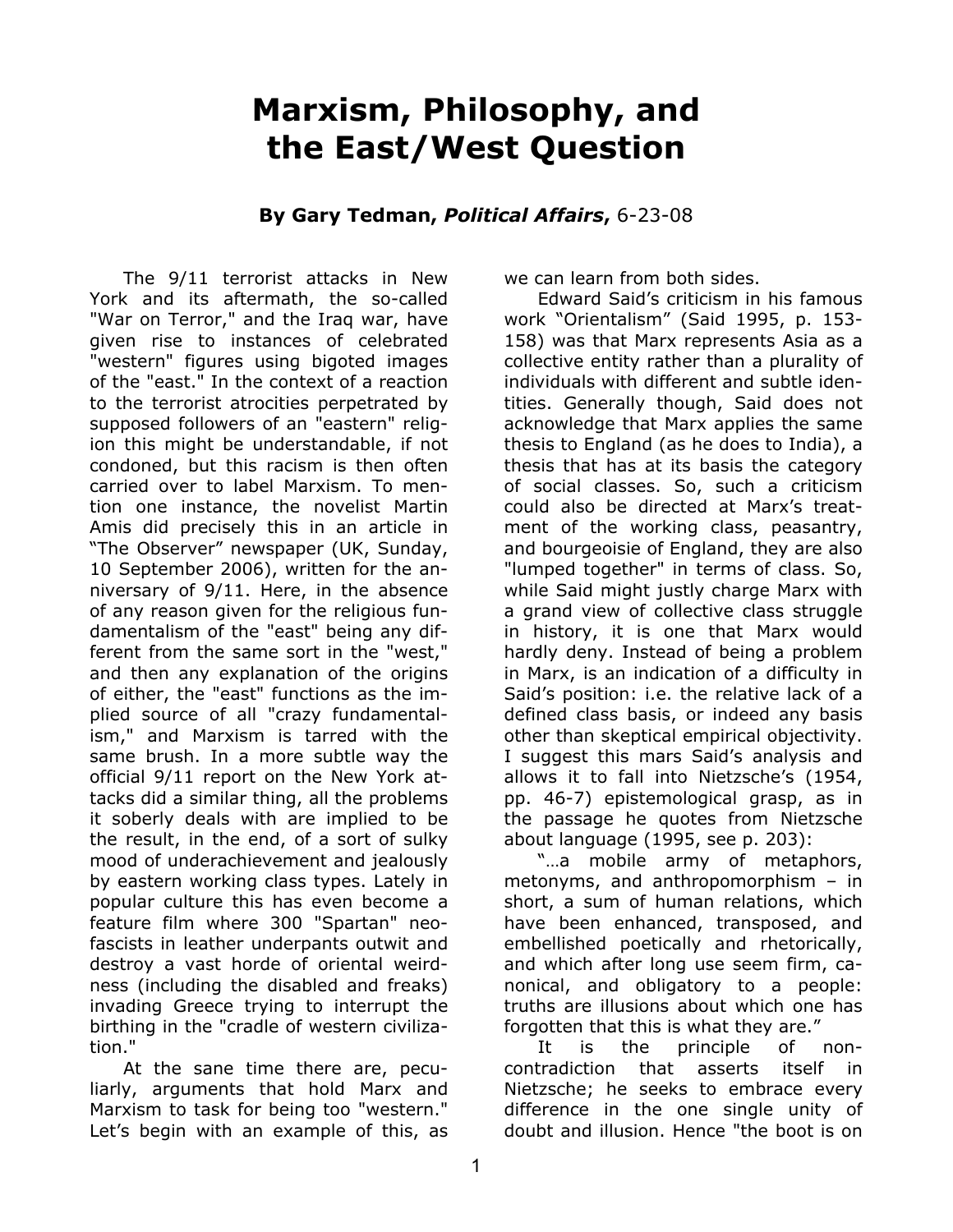the other foot": it is this principle that I will argue is a "western" thing, in the pejorative sense of the term, and the exact opposite of what I will demonstrate lies behind Marx's material dialectics. And, strangely, the reason why Marx and Marxism are sometimes also labelled pejoratively "eastern" and "totalizing" by this 'west': the totalizing of Marxism is a different kind of totalizing.

Where better than to start with Lenin? In Lenin's "Philosophical Notebooks" (Lenin 1981), some of the principles of materialist dialectics plainly derive from early oriental philosophy, specifically its concept of being. This usually hinges on the work of the Pre-Socratic philosopher Zeno of Elea (e.g. see Lenin 1981, pp. 252-259), and Zeno's formulation of paradox and/or contradiction. The Marxist authorization of such metaphysics is mainly derived from Engels' conception of matter in motion, set out in his book "Anti-Duhring" (Engels 1976, p.152).

A quick note on terminology: we may, I submit, use the term "paradox" as another word for "contradiction," because they are referencing the exact same phenomenon in terms of nature and especially so in Marxist theory. And I use the term "metaphysics," shocking to some Marxists I suspect, deliberately. The term can be understood as a form of "higher physics" and not only in the familiar way Marxists have used it to denote mysticism. There is good reason for having a "metaphysics" of this type linked with Marxist materialism and, as we proceed, I shall try to show why. In my view it is an important and undervalued component of Marxist theory.

In "Anti-Duhring," Engels concluded that motion was the result of a contradiction between being and non-being. Although in this place there is no direct attribution to Zeno as there is in Lenin, the only other place where the paradox of motion is expressed in such clear terms is in Zeno. Later, his other book

on a similar subject, "Dialectics of Nature" (Engels 1941) takes these ideas further, which make it (along with some texts by Dietzgen of 1906 and 1917), one of the very few serious explorations into the wider questions of cosmic existence from a socialist position.

Marx, as everyone knows, was also a dialectician; his work was embedded in the European tradition that included, above all, Hegel "the great dialectician." Marx's oft-recounted "inversion of the Hegelian Idealist dialectic" is also well known. Hegel had referred to the Eleatics and the "oriental systems of thought" in his "Science of Logic" on the fundamental questions of being, non-being and the process of becoming, and in this connection he mentions Parmenides, Heraclitus, Buddhism and eastern proverbs. The importance of the latter legacy for Marx and Marxism is indicated by the fact that Lenin declared the necessity to read Hegel's "Logic" (his text on dialectics) first in order to be fully capable of grasping Marx's "Capital."

But, after Lenin, the way in which the dialectic fits with the theory of knowledge of materialism in Marxist theory has been a controversial subject, and there are many antagonistic camps even within Marxism, let alone to it from outside the fold. But still, little has been said concerning this apparently "eastern" aspect and its background.

Who, then, is Zeno, and why does Lenin refer to him? What is his importance to Marxism? Zeno is important because he goes straight to the heart of the east/west ideological axis.

First, we shall examine Zeno's ideas, and then briefly investigate why he might have produced them.

Zeno is supposed to have written over forty paradoxes (or contradictions), most of which are expressed in a haikulike, elegant form. Many of the surviving paradoxes are not only such in the "internal sense," i.e. complete as paradoxes in themselves, but also act as doubly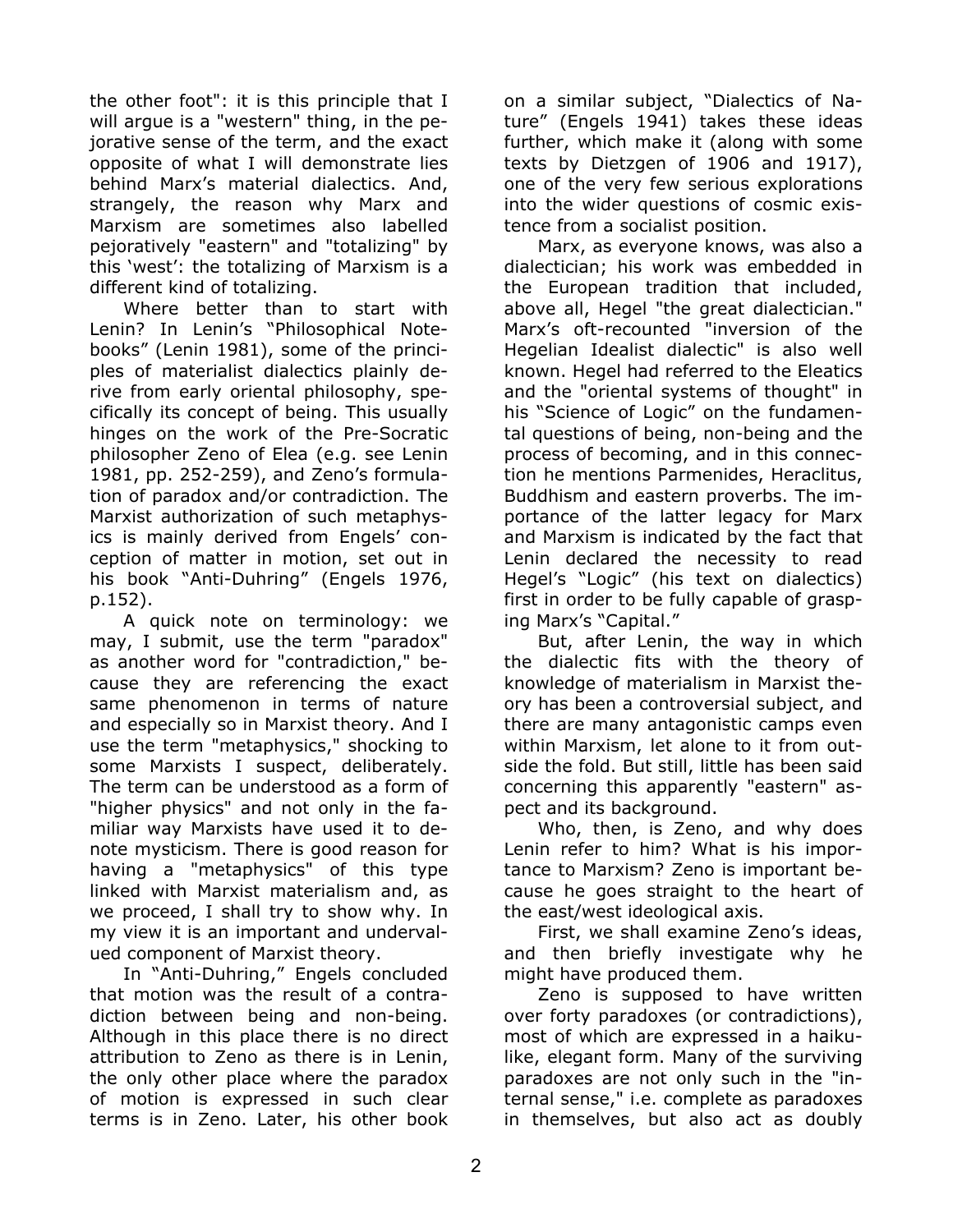paradoxical when taken in relation to each other. Despite the evident antagonism to them (Aristotle for instance), the famous paradoxes have become a perennial fixture of philosophy. Yet, at the same time, almost every philosopher has found it necessary to tackle the supposed "problem" they represent, and try to "solve" or dispense with them. Behaving towards the paradoxes as if they were wrong from the outset is clearly different to regarding them as worthy of investigation, or as something to theoretically build upon. This antagonism is an indication of the sheer radicalism of Zeno's arguments.

The paradoxes are generally divided into two sets: arguments refuting plurality, and those against motion. I will, below, set out all the paradoxes that I am aware of.

Against plurality the surviving are the following: 1) a) If there are many things, they must be both great and small, so small as to have no size, so large as to be infinite. b) Anything with size can be divided into two things each that have size, so the process has no end. c) If there is plurality, the total of things must be both finite and infinite in number. Finite because plurality implies a definite and therefore a finite number, infinite because two or more things require limits or generally distinguishing marks, and here a progress to infinity begins. d) If there are many things, they must be both like and unlike. The supporting argument is apparently not recorded for the latter, but it might have said something like: all things that are like have attributes that are the same, while all things that are unlike are different to each other; like things are therefore unlike unlike things so all is unlike and so, the same. 2) The millet seed paradox: if one millet seed makes no sound in falling but 1000 millet seeds do make a sound, this means that 1000 nothings become something.

The four famous arguments of Zeno

on motion are: Achilles and the tortoise, the stadium, the flying arrow and the moving rows. They form an equally effective set of pairs against both the conflicting assumptions that space and time are, and are not, infinitely divisible.

a) If Achilles gives a tortoise a head start, he will never be able to reach the tortoise, so the fast one can never overtake. For, when Achilles reaches where the tortoise started, the tortoise will have moved on, and when Achilles reaches this spot, the tortoise will have got a little further, and so on indefinitely.

b) In the stadium paradox, also known as the dichotomy paradox, it is impossible to complete the course. Before you reach the far end, you must reach the halfway point. Before you reach that, you must reach the halfway point to it, and so on indefinitely. If space is infinitely divisible any finite distance must consist in an infinite number of points, and it is impossible to reach the end of an infinite series of operations in a finite time.

c) The arrow in flight is at rest. In any indivisible instant of its flight, an arrow is at rest because, as with objects at rest, it occupies a space equal to its own dimensions. If at that instant the flying arrow is moving, how can it move in an instant? If it can never move, a flying arrow is at rest.

d) Solid bodies of the same dimensions moving at the same speed pass each other in opposite directions and a similar body that is at rest. These bodies are of the minimum size and those that move pass that which is at rest in the minimum unit of time. Then, those in motion must pass each other in less than that minimum period.

There are also other probable paradoxes of Zeno: about place, for instance: if everything that exists is in a place, and place is, then a place is in a place, and so on ad infinitum, Zeno's famous epicheirema: "everything is in place; this means that it is in something; but if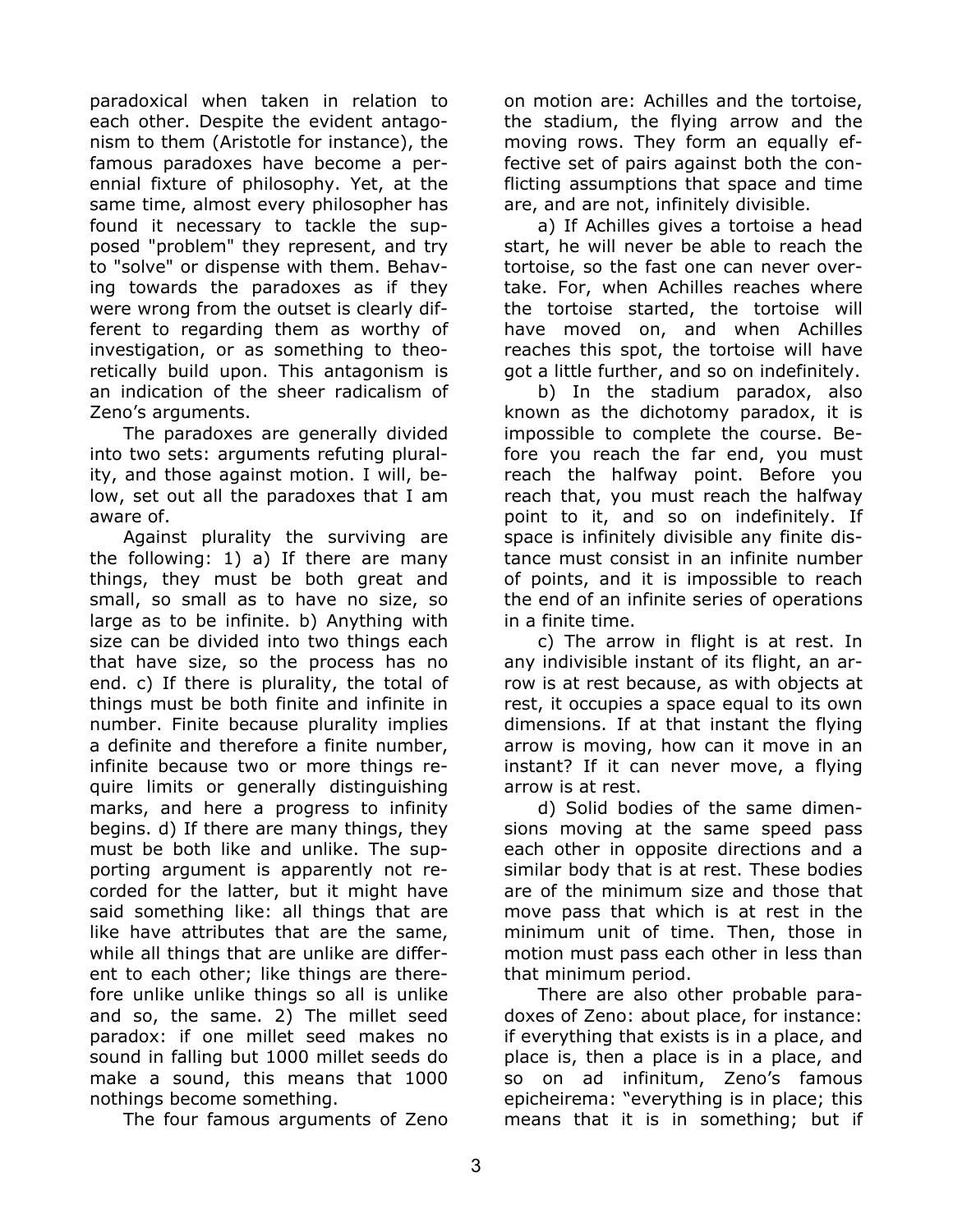place is something, then place itself is in something, etc.," an argument against a kind of dimensional entity, a vessel distinct from the body that has been shifted away. There also seems to be a fifth paradox of motion that is rarely mentioned, which concerns a sphere moving in a circle which is said to be simultaneously moving and at rest (see Aquinas 1963, p. 410).

Zeno's paradoxes may also be seen as implicitly calling up, in his use of the ideas of infinity and nothingness, the idea of zero. Like Zeno's theorems, the, originally Hindu, sign (goose egg) has historically suffered from various forms of religious-state censorship, essentially because its paradox-embracing nature was, and often still is, seen to be usurping the place of God as the first incommensurable. Jammer also points out the 'strange coincidence' (for him, perhaps) that the very founders of the great materialistic schools in antiquity, Epicurus and Lucretius, were also "the first to say distinctly that a thing might be real without being a body," which they asserted against the Pythagoreans and Democritus.

The difference between the Democritean and Epicurean philosophy was of course the subject of Marx's doctoral thesis, in which he finds the concept of contradiction crucial to the advances in science that Epicurus made:

"…Epicurus objectifies the contradiction in the concept of the atom between essence and existence. He thus gave us the science of atomistics. In Democritus, on the other hand, there is no realisation of the principle itself. He only maintains the material side and offers hypotheses for the benefit of empirical observation." (Marx "The Difference Between the Democritean and Epicurean Philosophy of Nature," Marx-Engels Collected Works Volume 1, 1902)

The doctrine of atomism is thought to have come from Leucippus to both Democritus and Epicurus via Zeno, because Leucippus was a student of Zeno. I see no reason to reject this, but we must accept all such evidence is fragile, but in any case there is a definite connection in the concepts, and this is what is most important, and I think Epicurus is continuing Zeno's position.

It must be added that some say Zeno put forward the paradoxes in defence of Parmenides' poetically expressed theory of Oneness – "all things are One" – but this seems unlikely, not all of Zeno's arguments simply defend monism against pluralism, but act against both sides. If it can be relied upon, a well known reported account by Plato of a meeting between Zeno and Socrates, with Parmenides present for some of the time, shows him being both subtle and diplomatic in respect of the difference between his position and his master's. A few commentators have been baffled by this apparent ambivalence and considered Zeno merely nihilistic, but this is valid only if you regard the end result of Zeno's paradoxes to be theoretically empty. To look upon them this way is to severely miss the point. Note that for Zeno it is no argument that motion does indeed take place: we walk to the door, we reach the door, pass through the doorway, that's obvious. He shows us the logical impossibility of motion: the point of philosophy and science is to understand this theoretically, and not pragmatically.

Zeno was of course a product of the social circumstances of his time and location. There are some clues (too briefly adumbrated here) to why he wrote as he did.

Zeno was born in Elea, Lucania; a Greek colony, around 490 BC, and we know he became a disciple, defender, and critic of Parmenides of Elea (c. 510 BC), the famous Ionian philosopher: Parmenides wrote the philosophical poem that is the largest preserved and most important of any pre-Socratic text and is widely held to have had an unri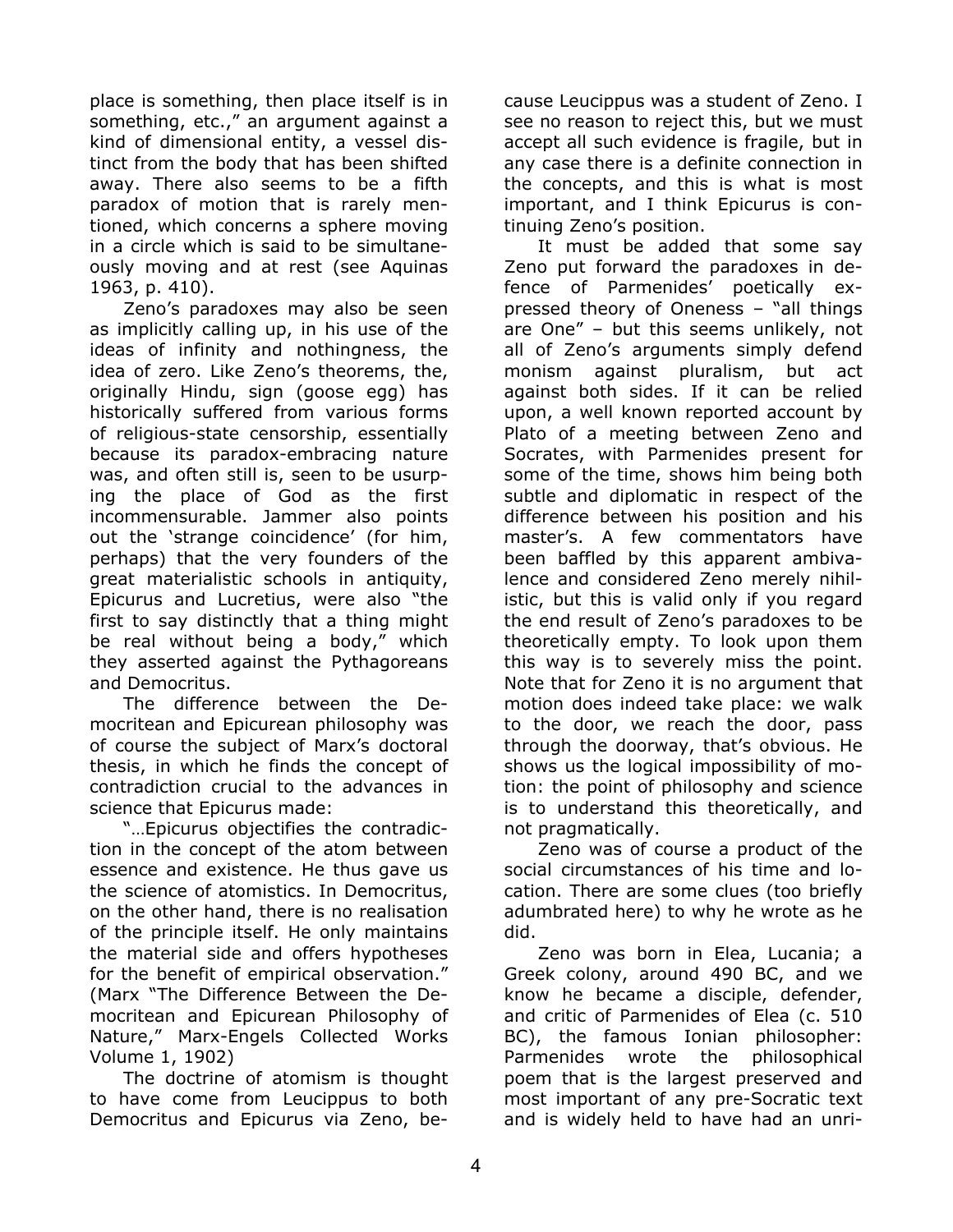valled influence on the course of "western" philosophy. The Eleatics, as these philosophers are called, were known for their attacks on the religious anthropomorphic system of ancient Greece that is enshrined in Homer and Hesiod.

The pre-Socratic thinkers were centered in Ionia (now modern Turkey). Native and migrant Ionians laid the foundations of Greek philosophy, and down to about 500 BC Ionic rational thought dominated the intellectual life of Greece; the Ionic dialect of Greek in fact became the language of literature and learning.

But, despite the Ionian reputation for knowledge, by the time of Herodotus (c. 450 BC), Greek thinkers had formed an ethnology in which Ionians were identified with the aboriginal element in Greece and the Dorians with the immigrant "proper" northern Hellenes. There was therefore friction between Dorians and Ionians, and an element of racism in Greek city state politics. The Ionians had been subjected by Persia and come to be thought of as tainted and "soft" compared to the militaristic cadres of the Peloponnesian Dorians. So "Ionians" as a term became the "oriental" name for all Greeks.

It is during this Ionic period that the first systems of authorized coinage spread westwards, and, peculiarly, Ionia is where the earliest 'western tyrannies' developed out of the most primitive forms of democratizing money systems. The ostensible opposite of democracy, dictatorship, is denoted by the Greek word "turannos." Borrowed from monarchical Lydia, it did not at first denote barbarous behaviour (as it does today). Tyrannies could in fact be benign and supported by an oppressed populace for whom the creditors and competition from slave labor had become intolerable.

Remember, ancient Greek society was based on slave power, and uprisings had already begun to be officially blamed on the "oriental influence," defined as the affect of a different race with a different, essential, cultural attitude. But, it is revealing that in the historical material the "eastern" influence (to be found in the racism) is rarely said to extend to culture, to art and especially to "rational" philosophy, all of which were provinces of the upper social strata. Early Greek culture is described in the literature as strong enough, even in remote colonies, to survive intact, pure, and unaffected. On the other hand, and at the same time, the image of some knowledge (or even knowledge as such) having an Ionian 'root' and thus being suspicious because somehow "eastern," seems to have been useful when it became politically expedient to call upon brute force, i.e. "Spartan values," for protection and conquest.

That the Ionians possibly came from Athens (the same four tribal groups found among the Athenians surface in the inhabitants of Miletus and other Ionian cities) might seem a contrary factor, but it does not change things because the people of Athens were not placed there by their own gods, and the seductive image such a notion creates of a kind of "self-birthing," the most famous of which is the idea of the "Dorian invasion" itself, which the Greeks connected with the mythic 'return of the descendants of Heracles', is obviously wrong: the people we are talking about are basically an amalgamation, and not "pure." While Herodotus believed that the Etruscans were descended from a people who invaded Etruria from Anatolia before 800 BC and established themselves over the incumbent Iron Age inhabitants, Dionysius of Halicarnassus believed them to be of local origin.

The first idea has been contested, as are all the links that tend to reveal an apparently "even further eastern" origin to the Greek heritage, which usually begins, marking out its line in the process, with Homer rather than the much older "Epic of Gilgamesh." It was the Romans in 133BC who named Asia and consid